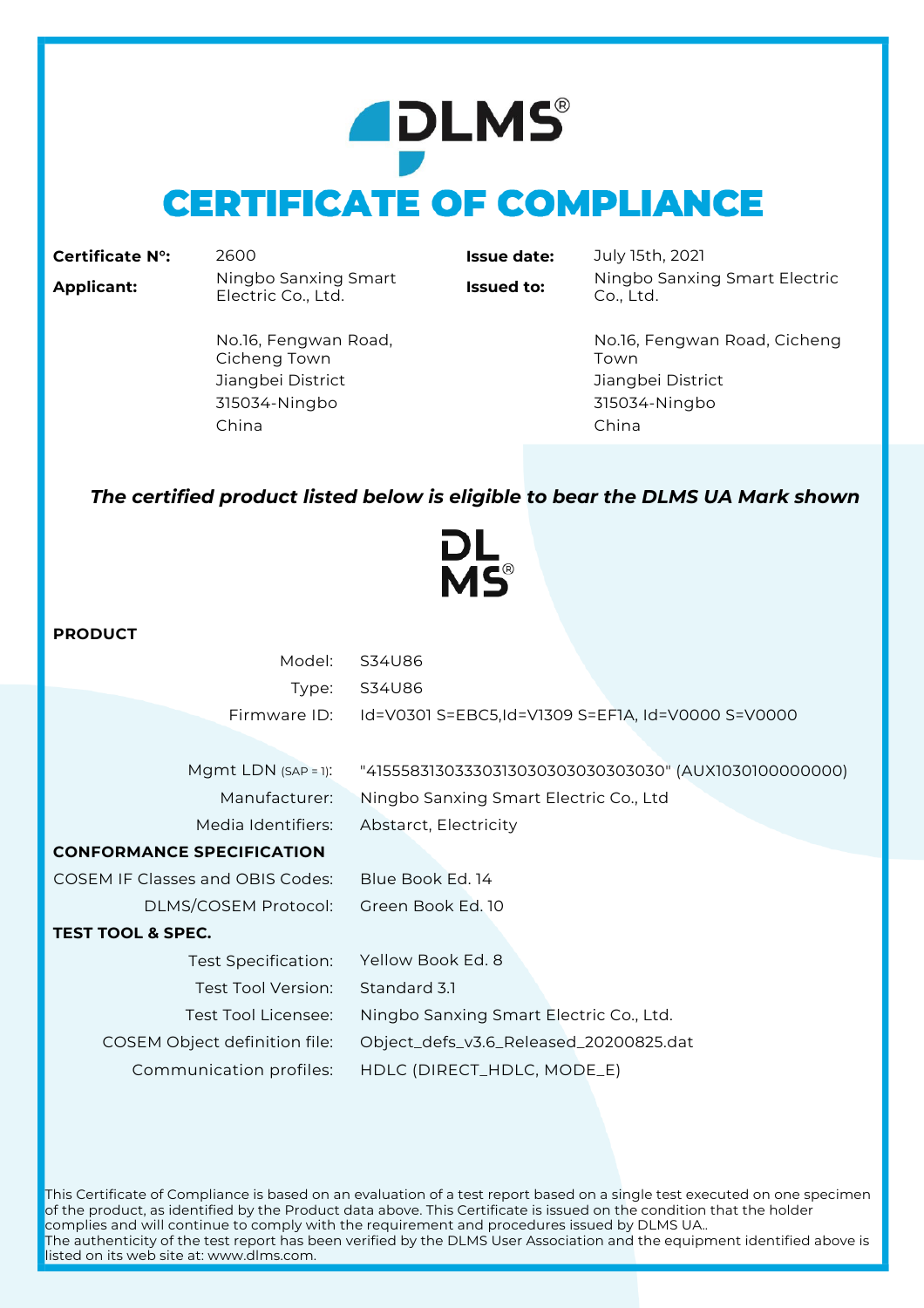## **ADLMS** CERTIFICATE OF COMPLIANCE

#### Test Report N°: 2600

Test File: S34U86\_HDLC tested with CTT 3.1 standard edition, 64 bits, release 108

| ******************                                                                                                                                        |  |
|-----------------------------------------------------------------------------------------------------------------------------------------------------------|--|
| * Identification *<br>******************                                                                                                                  |  |
| Identification = $\{$<br>Manufacturer = "\Ningbo Sanxing Smart Electric Co., Ltd"<br>$FLAGid = "AUX"$<br>Type = "\ $S34U86"$<br>SerialNr = "\45000000013" |  |
| Applicant = "\Ningbo Sanxing Smart Electric Co., Ltd"                                                                                                     |  |

#### \*\*\*\*\*\*\*\*\*\*\*

\* Summary \*

#### \*\*\*\*\*\*\*\*\*\*\*

| <b>TYPE</b> | TOTAL | <b>SKIPPED</b>                                             | <b>INAPPLICABLE</b> | <b>INCONCLUSIVE</b> | PASSED | <b>FAILED</b> |  |
|-------------|-------|------------------------------------------------------------|---------------------|---------------------|--------|---------------|--|
|             |       |                                                            |                     |                     |        |               |  |
| <b>HDLC</b> | 36    |                                                            |                     | 0                   | 34     |               |  |
| APPL        | 55    |                                                            | 18                  | 0                   | 37     | O             |  |
| SecMsg      |       | All (No ciphered association with the required properties) |                     |                     |        |               |  |
| COSEM       | 7954  | n                                                          | 10                  | 63                  | 7881   | 0             |  |
| SymKey      |       | All (No ciphered association with the required properties) |                     |                     |        |               |  |
| DP          | 0     | Ω                                                          |                     |                     |        |               |  |
| <b>GBT</b>  |       | All (No association with the required properties)          |                     |                     |        |               |  |
| PubCert     |       | All (No ciphered association with the required properties) |                     |                     |        |               |  |
| SecPol      |       | All (No ciphered association with the required properties) |                     |                     |        |               |  |
|             |       |                                                            |                     |                     |        |               |  |

| Communication profile:              | <b>HDLC</b>                                                                                              |  |
|-------------------------------------|----------------------------------------------------------------------------------------------------------|--|
| Application context names:          | LONG_NAMES                                                                                               |  |
| Authentication mechanisms:          | NO_SECURITY, LOW_LEVEL_SECURITY                                                                          |  |
| ACSE and xDLMS features:            | GET, RLRQ_RLRE, SELECTIVE_ACCESS<br>SERVICE_SPECIFIC_BLOCK_TRANSFER,SET                                  |  |
| Security features:                  | (not collected)                                                                                          |  |
| Data protection features:           | (not collected)                                                                                          |  |
| Logical device(s) found:            | SAP = 1 is "4155583130333031303030303030303030" (AUX1030100000000)                                       |  |
| Active firmware(s):                 | Id=V0301 S=EBC5,Id=V1309 S=EF1A<br>Id=V0000 S=V0000                                                      |  |
| <b>COSEM classes tested:</b>        | 1, 3, 4, 5, 6, 7(1), 8, 9, 11, 15(1), 17, 20, 21, 22<br>23(1),40,43,64,70,71,80,81,82,83,84,85,86<br>124 |  |
| COSEM classes found but not tested: | (none)                                                                                                   |  |